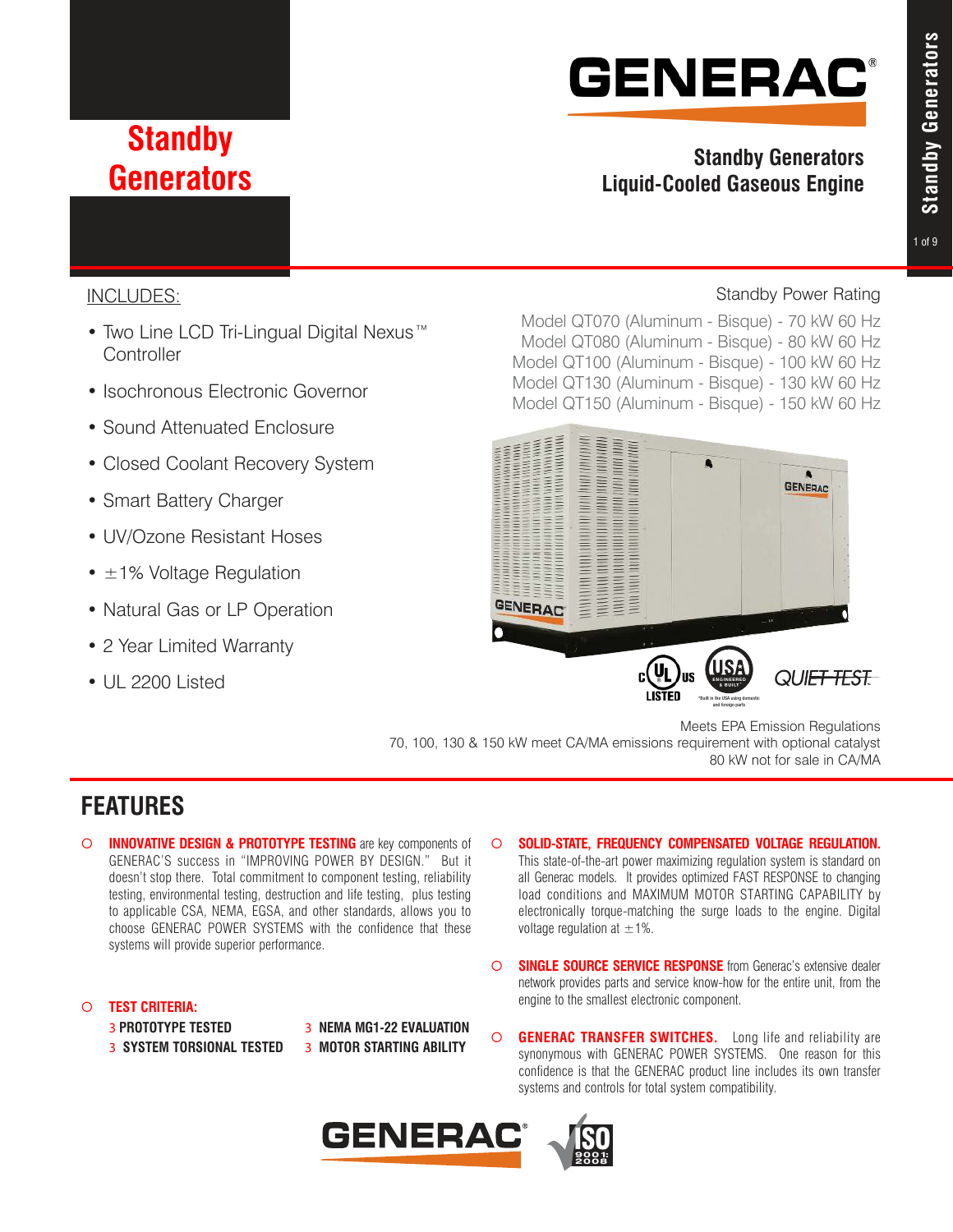#### **GENERATOR SPECIFICATIONS**

| Type                                | Synchronous                                                     |  |  |
|-------------------------------------|-----------------------------------------------------------------|--|--|
| <b>Rotor Insulation Class</b>       | Н                                                               |  |  |
| <b>Stator Insulation Class</b>      | Н                                                               |  |  |
| Telephone Interference Factor (TIF) |                                                                 |  |  |
| Alternator Output Leads 1-Phase     | 4 wire                                                          |  |  |
| Alternator Output Leads 3-Phase     | 6 wire (70, 80 & 150 kW) or<br>12 wire (100 & 130 kW)           |  |  |
| Bearings                            | Sealed Ball                                                     |  |  |
| Coupling                            | Flexible Disc (70, 80 & 150 kW)<br>or Gear Drive (100 & 130 kW) |  |  |
| <b>Excitation System</b>            | <b>Brushless</b>                                                |  |  |

#### **VOLTAGE REGULATION**

| Type       | Electronic   |
|------------|--------------|
| Sensing    | Single Phase |
| Regulation | $+1%$        |

#### **GOVERNOR SPECIFICATIONS**

| Type                        | Electronic  |
|-----------------------------|-------------|
| <b>Frequency Requlation</b> | Isochronous |
| Steady State Regulation     | $\pm 0.25%$ |

#### **ELECTRICAL SYSTEM**

| <b>Battery Charge Alternator</b>           | 12 Volt 30 Amp        |  |  |
|--------------------------------------------|-----------------------|--|--|
| Static Battery Charger                     | 2 Amp                 |  |  |
| Recommended Battery (battery not included) | Group 24F, 525 CCA    |  |  |
|                                            | (70, 80 & 150 kW)     |  |  |
|                                            | or Group 27F, 700 CCA |  |  |
|                                            | (100 & 130 kW)        |  |  |
| System Voltage                             | 12 Volts              |  |  |

#### **GENERATOR FEATURES**

| Revolving field heavy duty generator                    |
|---------------------------------------------------------|
| Directly connected to the engine                        |
| Operating temperature rise 120 °C above a 40 °C ambient |
| Class H insulation is NEMA rated                        |
| All models fully prototyped tested                      |

#### **ENCLOSURE FEATURES**

| Aluminum weather<br>protective enclosure | protection against mother nature.<br>Ensures<br>Electrostatically applied textured epoxy paint for added<br>durability. |  |  |
|------------------------------------------|-------------------------------------------------------------------------------------------------------------------------|--|--|
| Enclosed critical grade<br>muffler       | Quiet, critical grade muffler is mounted inside the unit<br>to prevent injuries.                                        |  |  |
| Small, compact, attractive               | Makes for an easy, eye appealing installation.                                                                          |  |  |
| <b>SAE</b>                               | Sound attenuated enclosure ensures quiet operation.                                                                     |  |  |

#### **ENGINE SPECIFICATIONS: 80 kW**

| Make                     | Generac             |
|--------------------------|---------------------|
| Model                    | V-Type              |
| Cylinders                | 8                   |
| Displacement (Liters)    | 5.4                 |
| Bore (in/mm)             | 3.55/90.2           |
| Stroke (in/mm)           | 4.17/105.9          |
| <b>Compression Ratio</b> | 9:1                 |
| Intake Air System        | Naturally Aspirated |
| Lifter Type              | Hydraulic           |

#### **ENGINE SPECIFICATIONS: 70, 100, 130 & 150 kW**

| Make                     | Generac             |
|--------------------------|---------------------|
| Model                    | V-Type              |
| Cylinders                | 10                  |
| Displacement (Liters)    | 6.8                 |
| Bore (in/mm)             | 3.55/90.2           |
| Stroke (in/mm)           | 4.17/105.9          |
| <b>Compression Ratio</b> | 9:1                 |
| Intake Air System        | Naturally Aspirated |
| Lifter Type              | Hydraulic           |

### **ENGINE LUBRICATION SYSTEM**

| Oil Pump Type             | Gear                          |
|---------------------------|-------------------------------|
| Oil Filter Type           | Full flow spin-on cartridge   |
| Crankcase Capacity (qt/l) | 5/4.7 (70, 100, 130 & 150 kW) |
|                           | or 6/5.7 (80 kW)              |

#### **ENGINE COOLING SYSTEM**

| Type                 | Closed                           |  |  |
|----------------------|----------------------------------|--|--|
| Water Pump           | Belt driven                      |  |  |
|                      | 2300 - 70 kW                     |  |  |
| Fan Speed (rpm)      | 2174 - 80 kW                     |  |  |
|                      | 1670 - 100 kW                    |  |  |
|                      | 1950 - 130 kW                    |  |  |
|                      | 2200 - 150 kW                    |  |  |
|                      | 22/558.8 (70 kW) or              |  |  |
| Fan Diameter (in/mm) | 26/660.4 (80, 100, 130 & 150 kW) |  |  |
|                      | Pusher (70 kW) or                |  |  |
| Fan Mode             | Puller (80, 100, 130 & 150 kW)   |  |  |

#### **FUEL SYSTEM**

| Fuel Type                | Natural gas, propane vapor      |
|--------------------------|---------------------------------|
| Carburetor               | Down Draft                      |
| Secondary Fuel Regulator | Standard                        |
| Fuel Shut Off Solenoid   | Standard                        |
| Operating Fuel Pressure  | 11-14" water column/21-26 mm HG |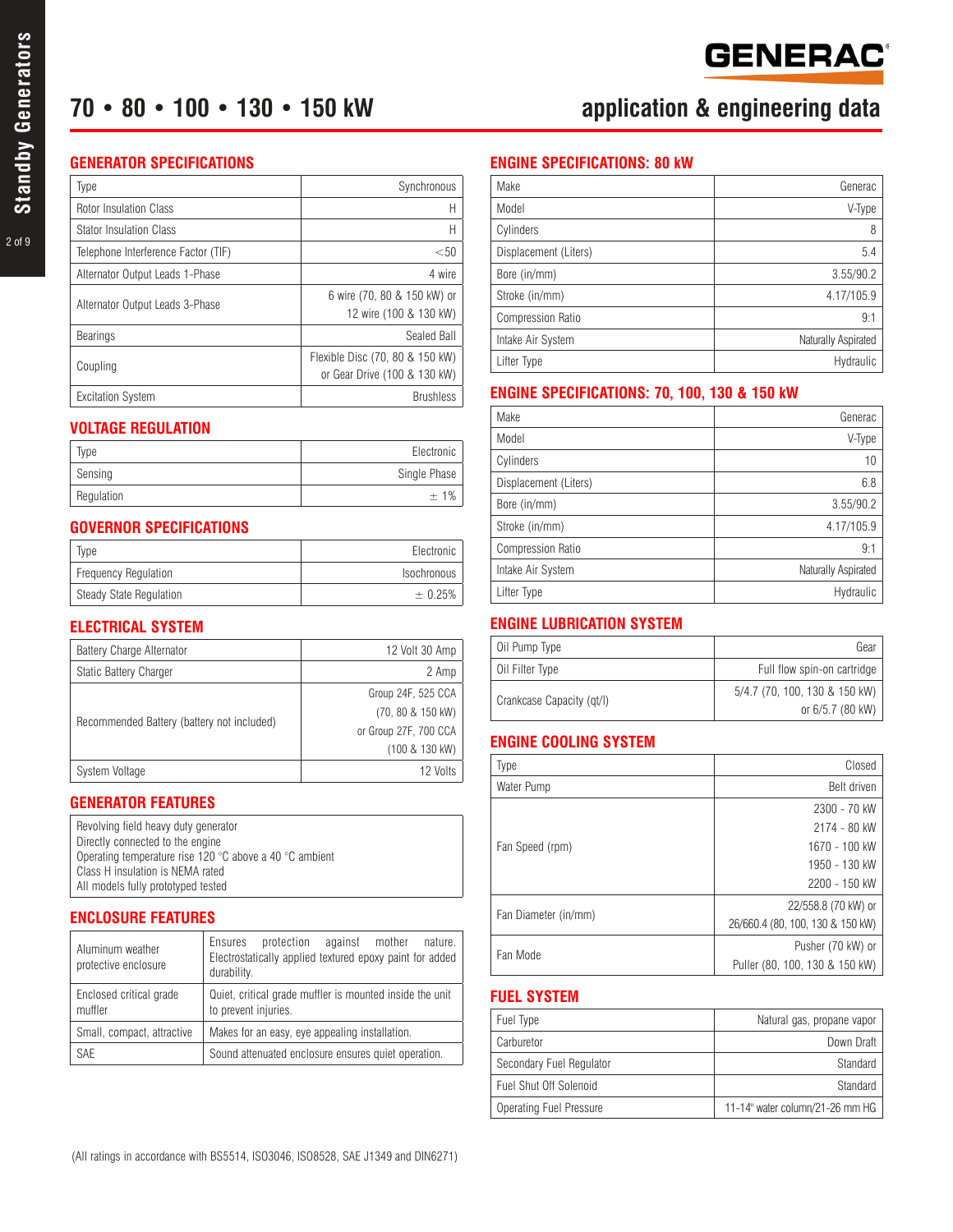## **GENERAC®**

### **70 • 80 • 100 • 130 • 150 kW operating data**

#### **GENERATOR OUTPUT VOLTAGE/kW - 60 Hz**

|       |                       | <b>kW LPG</b> | Amp LPG | kW Nat. Gas | Amp Nat. Gas | <b>CB Size (Both)</b> |
|-------|-----------------------|---------------|---------|-------------|--------------|-----------------------|
| QT070 | 120/240 V, 10, 1.0 pf | 67            | 292     | 64          | 267          | 300                   |
|       | 120/208 V, 30, 0.8 pf | 70            | 243     | 67          | 232          | 300                   |
|       | 120/240 V, 30, 0.8 pf | 70            | 211     | 67          | 201          | 250                   |
|       | 277/480 V, 30, 0.8 pf | 70            | 105     | 67          | 101          | 125                   |
|       | 120/240 V, 10, 1.0 pf | 77            | 333     | 77          | 333          | 400                   |
| QT080 | 120/208 V, 30, 0.8 pf | 80            | 278     | 80          | 278          | 300                   |
|       | 120/240 V, 30, 0.8 pf | 80            | 241     | 80          | 240          | 300                   |
|       | 277/480 V, 30, 0.8 pf | 80            | 120     | 80          | 120          | 150                   |
|       | 120/240 V, 10, 1.0 pf | 100           | 417     | 89          | 371          | 450                   |
| QT100 | 120/208 V, 30, 0.8 pf | 100           | 347     | 94          | 326          | 400                   |
|       | 120/240 V, 30, 0.8 pf | 100           | 301     | 94          | 283          | 350                   |
|       | 277/480 V, 30, 0.8 pf | 100           | 150     | 94          | 141          | 175                   |
|       | 120/240 V, 10, 1.0 pf | 130           | 542     | 117         | 488          | 600                   |
|       | 120/208 V, 30, 0.8 pf | 130           | 451     | 122         | 423          | 500                   |
| QT130 | 120/240 V, 30, 0.8 pf | 130           | 391     | 122         | 367          | 450                   |
|       | 277/480 V, 30, 0.8 pf | 130           | 195     | 122         | 183          | 225                   |
|       | 120/240 V, 10, 1.0 pf | 144           | 625     | 136         | 567          | 700                   |
| QT150 | 120/208 V, 30, 0.8 pf | 150           | 520     | 142         | 493          | 600                   |
|       | 120/240 V, 30, 0.8 pf | 150           | 451     | 142         | 427          | 500                   |
|       | 277/480 V, 30, 0.8 pf | 150           | 225     | 142         | 214          | 250                   |

#### **SURGE CAPACITY IN AMPS**

|       |               |     | Voltage Dip $@<.4$ pf |
|-------|---------------|-----|-----------------------|
|       |               | 15% | 30%                   |
|       | 120/240 V, 10 | 129 | 356                   |
| QT070 | 120/208 V, 3Ø | 194 | 471                   |
|       | 120/240 V, 3Ø | 168 | 408                   |
|       | 277/480 V, 30 | 83  | 201                   |
|       | 120/240 V, 10 | 174 | 435                   |
| QT080 | 120/208 V, 30 | 186 | 466                   |
|       | 120/240 V, 30 | 161 | 404                   |
|       | 277/480 V, 30 | 70  | 175                   |
|       | 120/240 V, 10 | 150 | 413                   |
| QT100 | 120/208 V, 3Ø | 186 | 452                   |
|       | 120/240 V, 30 | 161 | 392                   |
|       | 277/480 V, 30 | 107 | 261                   |
|       | 120/240 V, 10 | 236 | 648                   |
| QT130 | 120/208 V, 3Ø | 364 | 885                   |
|       | 120/240 V, 30 | 315 | 767                   |
|       | 277/480 V, 3Ø | 161 | 390                   |
| QT150 | 120/240 V, 10 | 486 | 1214                  |
|       | 120/208 V, 30 | 534 | 1334                  |
|       | 120/240 V, 30 | 463 | 1156                  |
|       | 277/480 V, 30 | 250 | 624                   |

#### **ENGINE FUEL CONSUMPTION**

|       | <b>Natural Gas</b> |             | <b>Propane</b>       |          |               |             |
|-------|--------------------|-------------|----------------------|----------|---------------|-------------|
|       |                    | $(tt^3/hr)$ | (m <sup>3</sup> /hr) | (gal/hr) | $\frac{1}{h}$ | $(tt^3/hr)$ |
|       | Exercise cycle     | 110         | 3.1                  | 1.2      | 4.6           | 44          |
|       | 25% of rated load  | 260         | 7.4                  | 2.85     | 10.8          | 104         |
| QT070 | 50% of rated load  | 500         | 14.2                 | 5.46     | 20.8          | 200         |
|       | 75% of rated load  | 696         | 19.8                 | 7.62     | 29.1          | 280         |
|       | 100% of rated load | 1020        | 29                   | 11.17    | 42.6          | 411         |
|       | Exercise cycle     | 95          | 2.7                  | 1        | 3.9           | 53          |
|       | 25% of rated load  | 549.5       | 15.6                 | 6.99     | 1.85          | 126         |
| QT080 | 50% of rated load  | 784.4       | 22.2                 | 10.16    | 2.68          | 241         |
|       | 75% of rated load  | 1024.8      | 29.0                 | 13.11    | 3.46          | 336         |
|       | 100% of rated load | 1252.2      | 35.5                 | 15.71    | 4.15          | 465         |
|       | Exercise cycle     | 130         | 3.7                  | 1.4      | 5.4           | 52          |
| QT100 | 25% of rated load  | 371         | 10.5                 | 4.1      | 15.5          | 149         |
|       | 50% of rated load  | 713         | 20.3                 | 7.9      | 29.8          | 287         |
|       | 75% of rated load  | 991         | 28.2                 | 11       | 41.5          | 400         |
|       | 100% of rated load | 1260        | 35.8                 | 13.9     | 52.6          | 507         |
|       | Exercise cycle     | 135         | 3.8                  | 1.4      | 5.7           | 55          |
|       | 25% of rated load  | 482         | 13.7                 | 5.3      | 20            | 193         |
| QT130 | 50% of rated load  | 927         | 26.3                 | 10.3     | 38.7          | 373         |
|       | 75% of rated load  | 1292        | 36.7                 | 14.3     | 54            | 520         |
|       | 100% of rated load | 1786        | 50.8                 | 19.8     | 74.6          | 719         |
| QT150 | Exercise cycle     | 155         | 4.4                  | 1.7      | 6.5           | 63          |
|       | 25% of rated load  | 556         | 15.8                 | 6.09     | 23.2          | 224         |
|       | 50% of rated load  | 1070        | 30.4                 | 11.72    | 44.7          | 431         |
|       | 75% of rated load  | 1491        | 42.4                 | 16.33    | 62.3          | 600         |
|       | 100% of rated load | 2061        | 58.6                 | 22.57    | 86.1          | 830         |

#### Note: **Fuel pipe must be sized for full load.**

For Btu content, multiply gal/hr x 90950 (LP) or ft3/hr x 1000 (NG).

For megajoule content, multiply I/hr x 25.35 (LP) or m<sup>3</sup>/hr x 37.26 (NG).

Refer to "Emissions Data Sheets" for maximum fuel flow for EPA and SCAQMD permitting purposes.

STANDBY RATING: Standby ratings apply to installations served by a reliable utility source. The standby rating is applicable to varying loads for the duration of a power outage. There is no overload capability for this rating. Ratings are in accordance with ISO-3046-1. Design and specifications are subject to change without notice.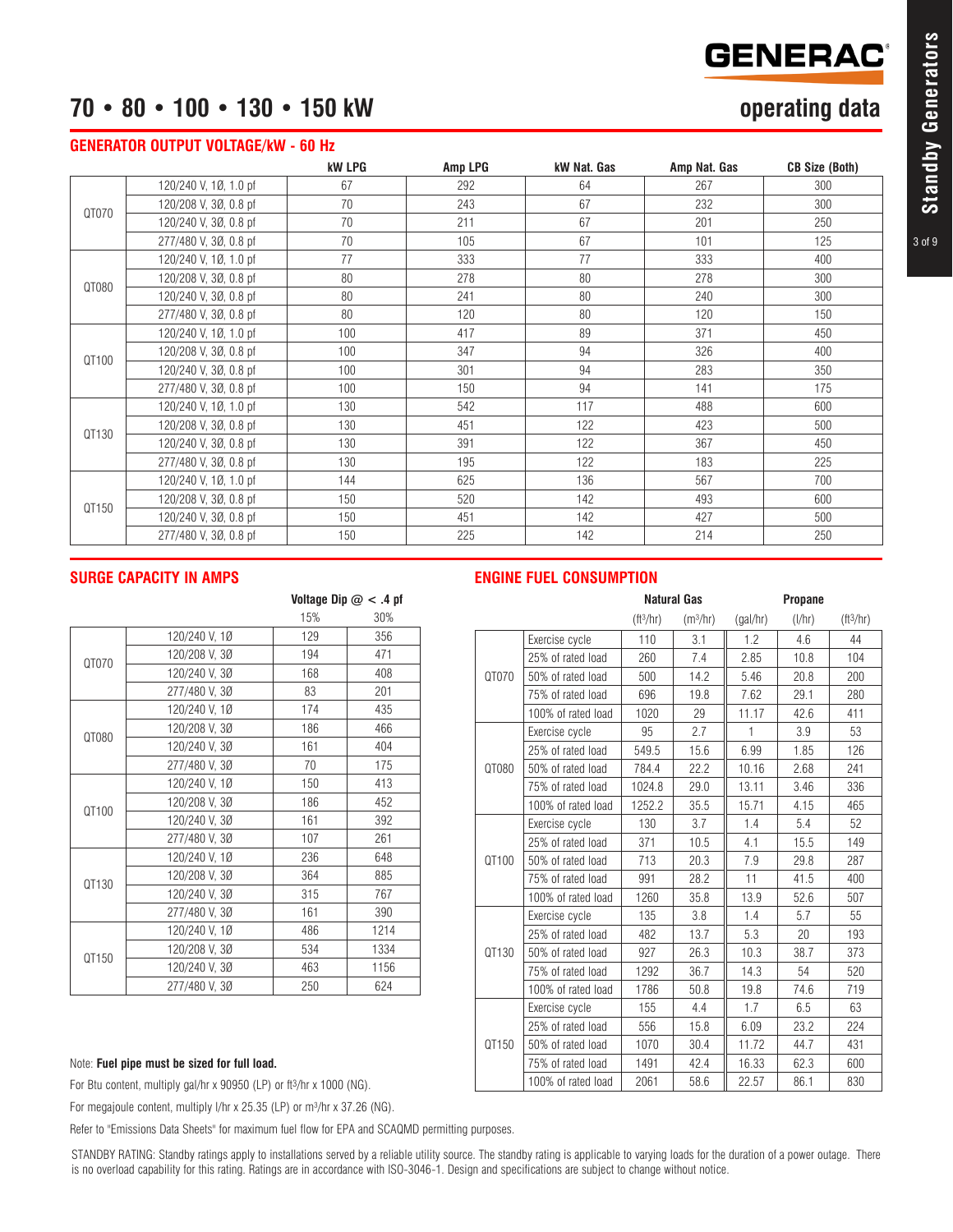## **GENERAC**

## 70 • 80 • 100 • 130 • 150 kW

### **ENGINE COOLING**

|                                                                                                                                                                   | <b>70 kW</b>  | <b>80 kW</b>  | 100 kW        | <b>130 kW</b> | <b>150 kW</b> |
|-------------------------------------------------------------------------------------------------------------------------------------------------------------------|---------------|---------------|---------------|---------------|---------------|
| Air flow (inlet air including alternator and combustion air in ft <sup>3</sup> /min)                                                                              | 5200/147.2    | 5300/150.1    | 5500/155.7    | 6450/182.6    | 7800/220.9    |
| System coolant capacity (gal/liters)                                                                                                                              | 4.5/17        | 4/15.1        | 4.5/17        | 4.5/17        | 4.5/17        |
| Heat rejection to coolant (BTU/hr)                                                                                                                                | 287,000/302.8 | 316,000/333.4 | 342,000/360.8 | 496,000/523.3 | 568,000/599.3 |
| Maximum operation air temperature on radiator ( ${}^{\circ}C/{}^{\circ}F$ )                                                                                       | 60/150        |               |               |               |               |
| Maximum ambient temperature (°C/°F)                                                                                                                               |               |               | 50/140        |               |               |
| <b>COMBUSTION REQUIREMENTS</b>                                                                                                                                    |               |               |               |               |               |
| Flow at rated power (cfm/cmm)                                                                                                                                     | 205/5.8       | 143/4         | 262/7.4       | 336/9.5       | 410/11.6      |
| <b>SOUND EMISSIONS</b>                                                                                                                                            |               |               |               |               |               |
| Sound output in dB(A) at 23 ft (7 m) with generator in exercise mode*                                                                                             | 64            | 65            | 68            | 69            | 66            |
| Sound output in dB(A) at 23 ft (7 m) with generator operating at normal load*                                                                                     | 72            | 74            | 72            | 75            | 79            |
| *Sound levels are taken from the front of the generator. Sound levels taken from other sides of the generator may be higher depending on installation parameters. |               |               |               |               |               |
| <b>EXHAUST</b>                                                                                                                                                    |               |               |               |               |               |
| Exhaust flow at rated output (cfm/cmm)                                                                                                                            | 557/15.8      | 720/20.4      | 888/25.1      | 1119/31.7     | 1535/43.5     |
| Exhaust temperature at muffler outlet ( ${}^{\circ}C/{}^{\circ}F$ )                                                                                               | 477/890       | 796/1465      | 516/960       | 521/970       | 593/1100      |

#### **ENGINE PARAMETERS**

|  | $\sim$<br>Rated<br>nchronous rpm | 1800 | 3600 | 2300 | 0070<br>ال ہے۔<br>. | 3600 |
|--|----------------------------------|------|------|------|---------------------|------|
|--|----------------------------------|------|------|------|---------------------|------|

| 3% for every 10 °C above 25 °C or 1.65% for every 10 °F above 77 °F  |
|----------------------------------------------------------------------|
|                                                                      |
| 1% for every 100 m above 915 m or 3% for every 1000 ft above 3000 ft |

### **CONTROLLER FEATURES**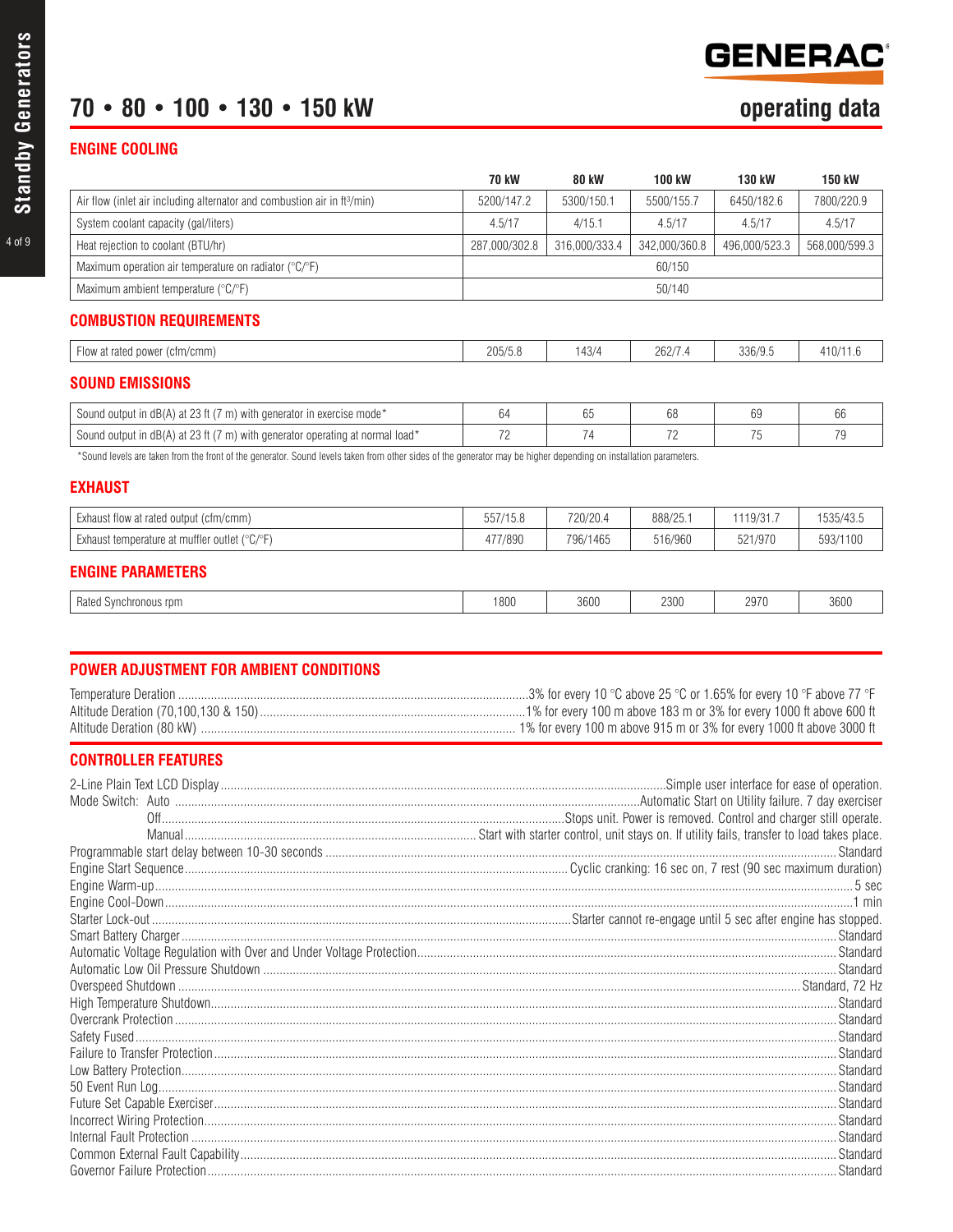### **70 • 80 • 100 • 130 • 150 kW available accessories**

| Model $#$                                                            | <b>Product</b>                                     | <b>Description</b>                                                                                                                                                                                                                                                                                                                                       |
|----------------------------------------------------------------------|----------------------------------------------------|----------------------------------------------------------------------------------------------------------------------------------------------------------------------------------------------------------------------------------------------------------------------------------------------------------------------------------------------------------|
| 006463-3                                                             | Mobile Link™                                       | Generac's Mobile Link allows you to check the status of your generator<br>from anywhere that you have access to an Internet connection from a<br>PC or with any smart device. You will even be notified when a change in<br>the generator's status occurs via e-mail or text message. Note: Harness<br>Adapter Kit required. Available in the U.S. only. |
| 006478-0                                                             | Harness Adapter Kit                                | The Harness Adapter Kit is required to make liquid-cooled units<br>compatible with Mobile Link™.                                                                                                                                                                                                                                                         |
| 005632-1 - 70, 80 & 150 kW<br>005633-0 - 100 & 130 kW                | <b>Cold Weather Kit</b>                            | If the temperature regularly falls below 32 $\degree$ F (0 $\degree$ C), install a cold<br>weather kit to maintain optimal battery temperature. Kit consists of<br>battery warmer with thermostat built into the wrap.                                                                                                                                   |
| 005620-0 - 70, 100 & 130 kW<br>006204-0 - 80 kW<br>005667-0 - 150 kW | <b>Extreme Cold Weather</b><br>Kit                 | Recommended where the temperature regularly falls below 32 $\degree$ F (0 $\degree$ C)<br>for extended periods of time. For liquid cooled units only.                                                                                                                                                                                                    |
| 005651-0                                                             | Base Plug Kit                                      | Add base plugs to the base of the generator to keep out debris.                                                                                                                                                                                                                                                                                          |
| 005703-0                                                             | Paint Kit                                          | If the generator enclosure is scratched or damaged, it is important<br>to touch-up the paint to protect from future corrosion. The paint<br>kit includes the necessary paint to properly maintain or touch-up a<br>generator enclosure.                                                                                                                  |
| 005660-0 - 70, 100, 130 & 150 kW<br>006915-0 - 80 kW                 | Scheduled<br>Maintenance Kit                       | The Liquid-Cooled Scheduled Maintenance Kits offer all the hardware<br>necessary to perform complete maintenance on Generac liquid-cooled<br>generators.                                                                                                                                                                                                 |
| 006664-0                                                             | <b>Local Wireless Monitor</b>                      | Completely wireless and battery powered, Generac's wireless remote<br>monitor provides you with instant status information without ever<br>leaving the house.                                                                                                                                                                                            |
| 006665-0                                                             | <b>Wireless Remote</b><br><b>Extension Harness</b> | Recommended for use with the Wireless Remote on units up to 60 kW,<br>required for use on units 70 kW or greater.                                                                                                                                                                                                                                        |
| 006873-0                                                             | <b>Smart Management</b><br>Module (50 Amps)        | Smart Management Modules are used in conjunction with the<br>Automatic Transfer Switch to increase its power management<br>capabilities. It provides additional power management flexibility not<br>found in any other power management system.                                                                                                          |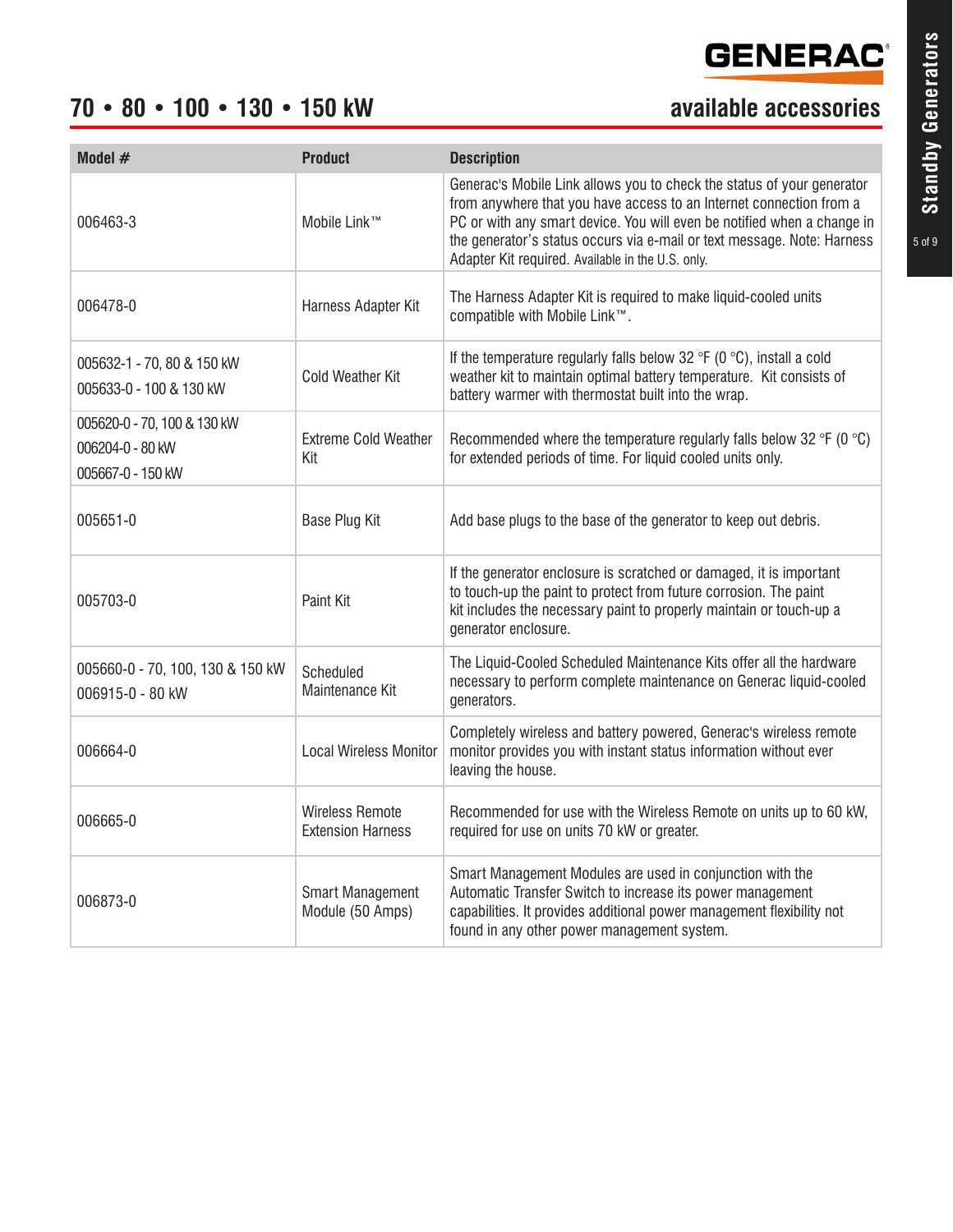### **70 • 80 • 100 • 130 • 150 kW interconnections**

Drawing #0H7452-D



**GENERAC**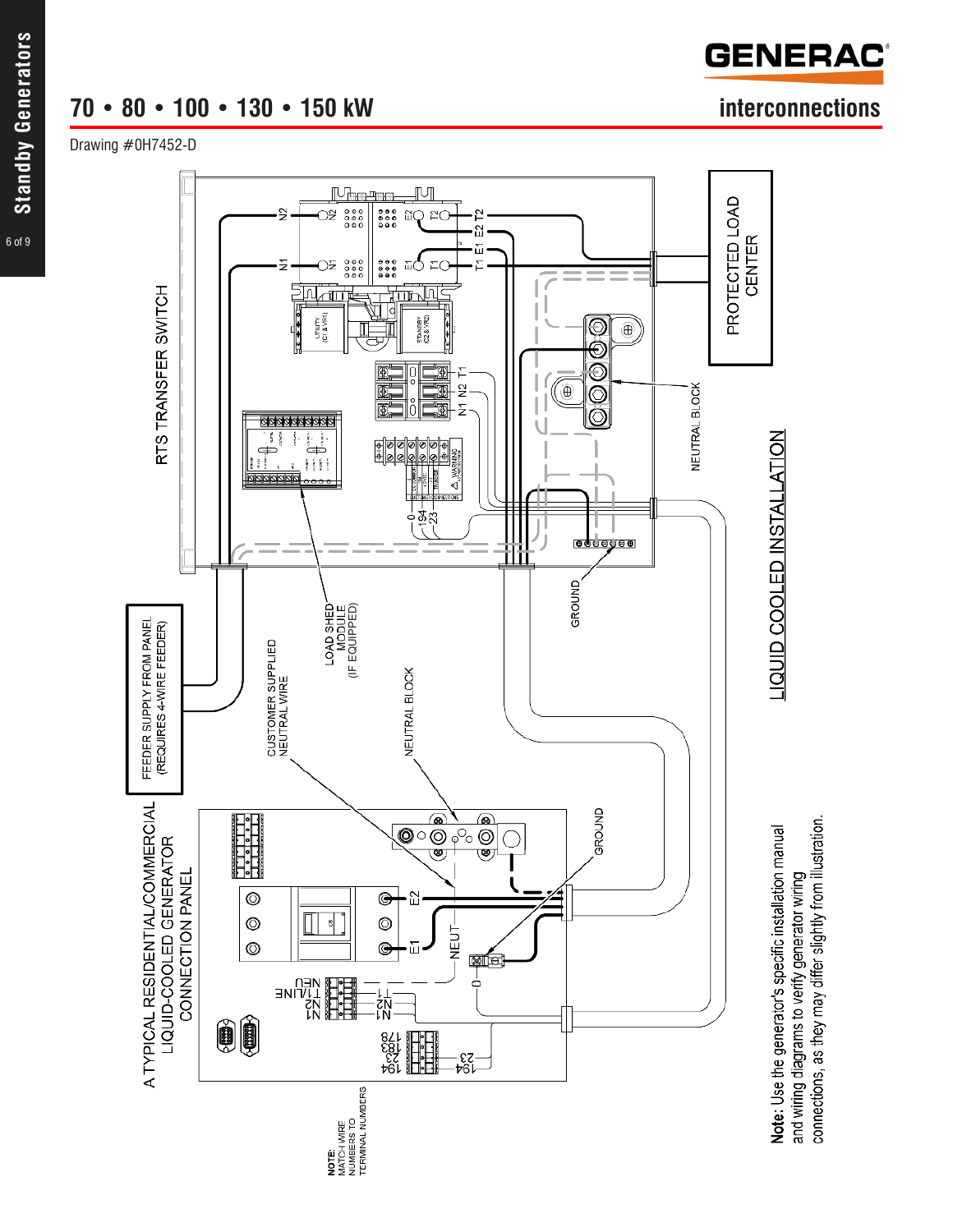

### **70 kW** installation layout

Drawing #0F6287-E



DIMENSIONS: MM [INCH] DIMENSIONS: MM [INCH]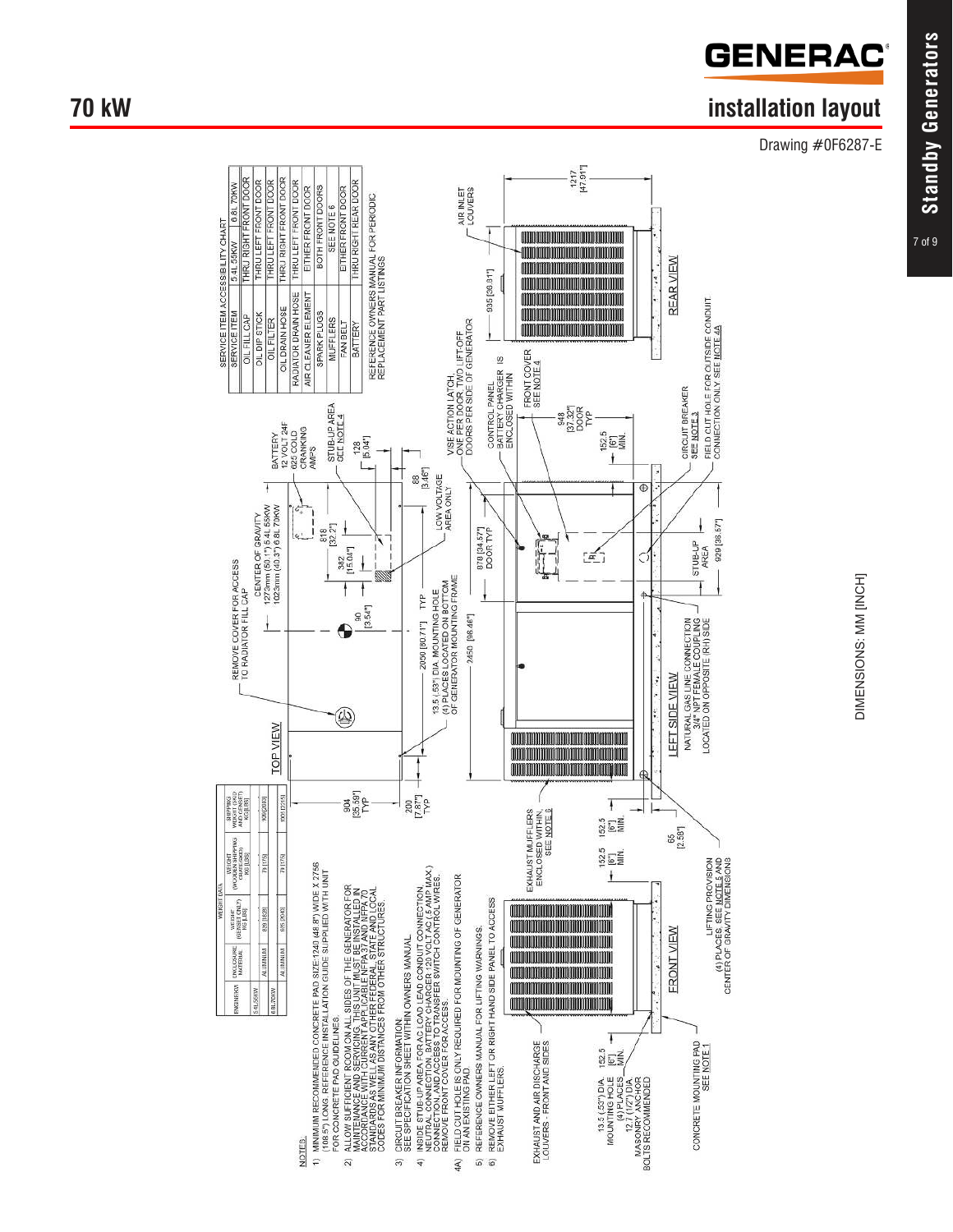8 of 9

### Drawing #0L3178-B

## **80 kW installation layout**

DIMENSIONS: MM [INCH]

DIMENSIONS: MM [INCH]